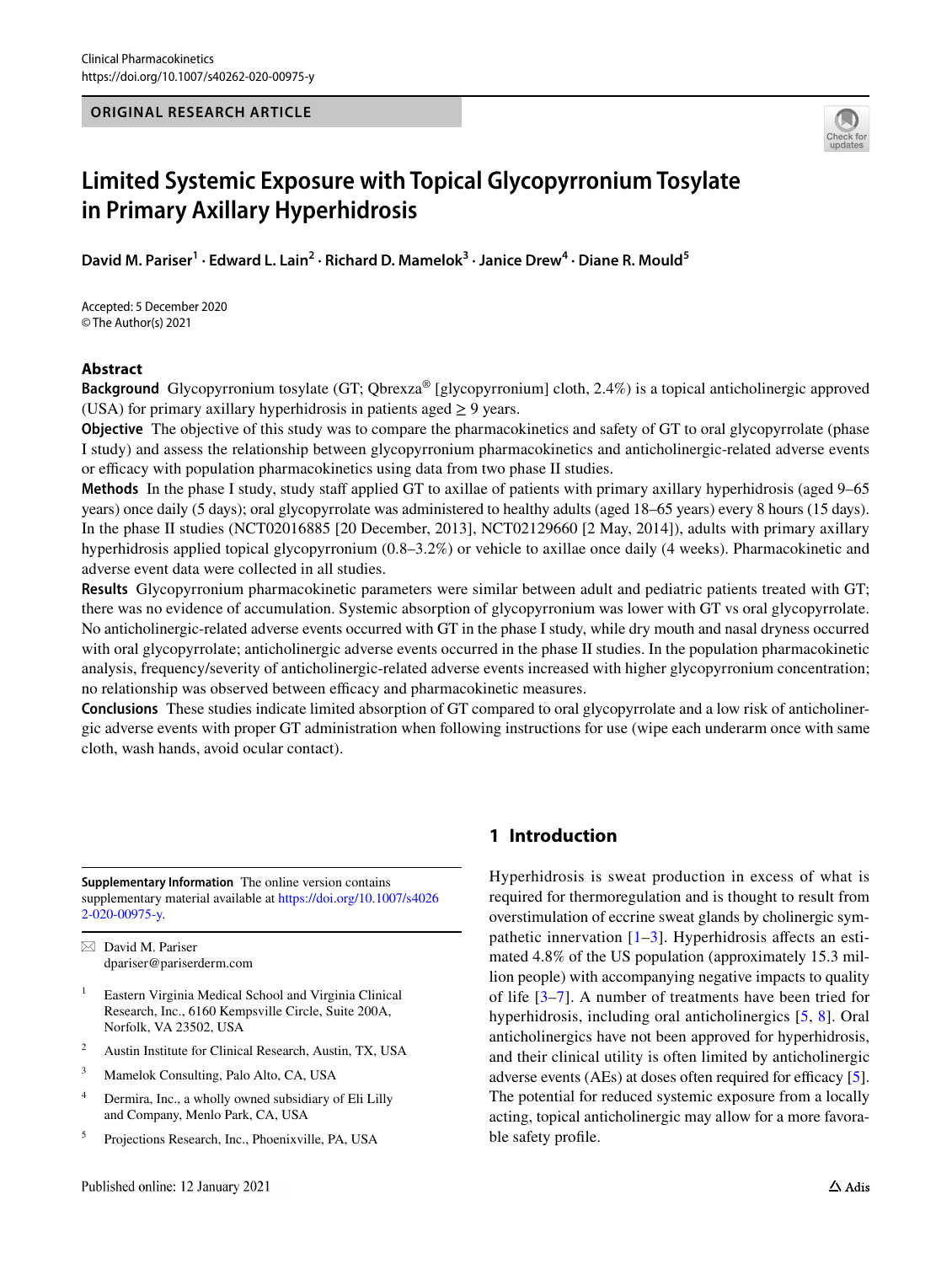## **Key Points**

Glycopyrronium tosylate (GT) 2.4% cloth is a oncedaily topical anticholinergic available in the USA for the treatment of primary axillary hyperhidrosis in adult and pediatric patients 9 years of age and older.

In a phase I study, systemic absorption of glycopyrronium and the rate of adverse events were lower with GT vs oral glycopyrrolate; in a population pharmacokinetic analysis using data from two phase II studies, the probability of having an anticholinergic adverse event with GT was related to plasma concentrations of glycopyrronium, which were generally low.

Overall in these studies, there was limited absorption and a corresponding low risk of anticholinergic adverse events with proper GT administration, which is consistent with phase III clinical observations and highlights the importance of GT instructions for use, which include wiping each underarm once with the same cloth, washing hands with soap and water immediately after discarding the used cloth, and avoiding contact with the eyes.

Glycopyrronium tosylate (GT) is a once-daily topical anticholinergic approved in the USA (2018) for the treatment of primary axillary hyperhidrosis in patients aged  $\geq$  9 years (Qbrexza® [glycopyrronium] cloth, 2.4%) [[9–](#page-10-6)[13](#page-10-7)]. In two phase III, randomized, double-blind, vehicle-controlled, replicate 4-week trials (NCT02530281 and NCT02530294), GT signifcantly reduced sweating severity and sweat production compared with vehicle and improved dermatology-related quality-of-life measures. The most common AEs ( $\geq$  5%) were dry mouth, application-site pain, mydriasis, oropharyngeal pain, and headache [[10,](#page-10-8) [12](#page-10-9), [14](#page-10-10)]. Patients are to apply GT once daily by using a single cloth to wipe across each of their axilla one time. In a treatment algorithm for primary axillary hyperhidrosis developed by the International Hyperhidrosis Society, GT and topical antiperspirants are recommended as frst-line treatment [[15](#page-10-11)].

While topical administration can reduce overall drug exposure, characterization of the relationship of the pharmacokinetic (PK) profile to efficacy and safety will allow for a better understanding of clinical efects. The objectives of the present studies are (1) to compare the pharmacokinetics, safety, and tolerability of topical GT and oral glycopyrrolate solution in an open-label, phase I study and (2) to evaluate the relationship of the topical glycopyrronium PK profle to anticholinergic-related AEs and efficacy using a population PK (Pop PK) and pharmacodynamic model applied to data from two phase II studies (HH01 [NCT02016885], HH02 [NCT02129660]).

## **2 Methods**

For the phase I and II clinical studies described here, the protocols, informed consent forms, and assent forms for subjects under legal adult age (phase I study only) were submitted to an institutional review board or independent ethics committee for review and approval before the start of the study. The studies were conducted in compliance with the principles of the International Conference on Harmonisation (E6 1997) Good Clinical Practice, US Food and Drug Administration guidelines, and the Declaration of Helsinki, 1964 (as amended in Edinburgh [2000]), and informed consent was obtained.

#### **2.1 Phase I PK Study**

#### **2.1.1 Study Design and Subjects**

Seven study centers in the USA screened and enrolled subjects (six sites enrolled subjects in the GT arm and one site enrolled subjects in the oral glycopyrrolate arm). The frst subject enrolled on 2 May, 2016, and the last subject completed on 20 July, 2016.

In the phase I, open-label study, GT 2.4% cloth was applied topically once daily for 5 days to both axillae of patients aged 9–65 years with primary axillary hyperhidrosis, while three doses of oral glycopyrrolate solution (Cuvposa®) were administered to healthy adult volunteers aged 18–65 years every 8 h for 5 days for each dose (Fig. [1](#page-2-0)). GT was applied by study staff to control for application method and prevent non-axillary exposure, and GT was administered by wiping each axilla once using the same GT cloth. Oral glycopyrrolate was administered based on the prescribing information for Cuvposa® [[16](#page-10-5)] starting at 1 mg/8 h on day 1 and titrated in 1-mg increments every 5 days to a maximum dose of 3 mg/8 h if no dose-limiting side effects occurred. Subjects in the oral glycopyrrolate arm were required to fast for  $\geq 8$  h prior to the first daily  $dose, \geq 2$  h prior to the second and third daily doses, and  $\geq$  3 h following each dose; water was withheld for  $\geq$  2 h prior to and following all doses. Subjects in the GT arm returned to the study center on each treatment day (days 1–5) and on day 6 (study exit); a safety telephone followup call visit was conducted on day 7 or 2 days after early termination. Subjects in the oral glycopyrrolate arm were housed in a study unit from day − 1 through day 16 (study exit) or early termination; a safety follow-up telephone call was conducted on day 17 or 2 days after the subject stopped oral glycopyrrolate dosing.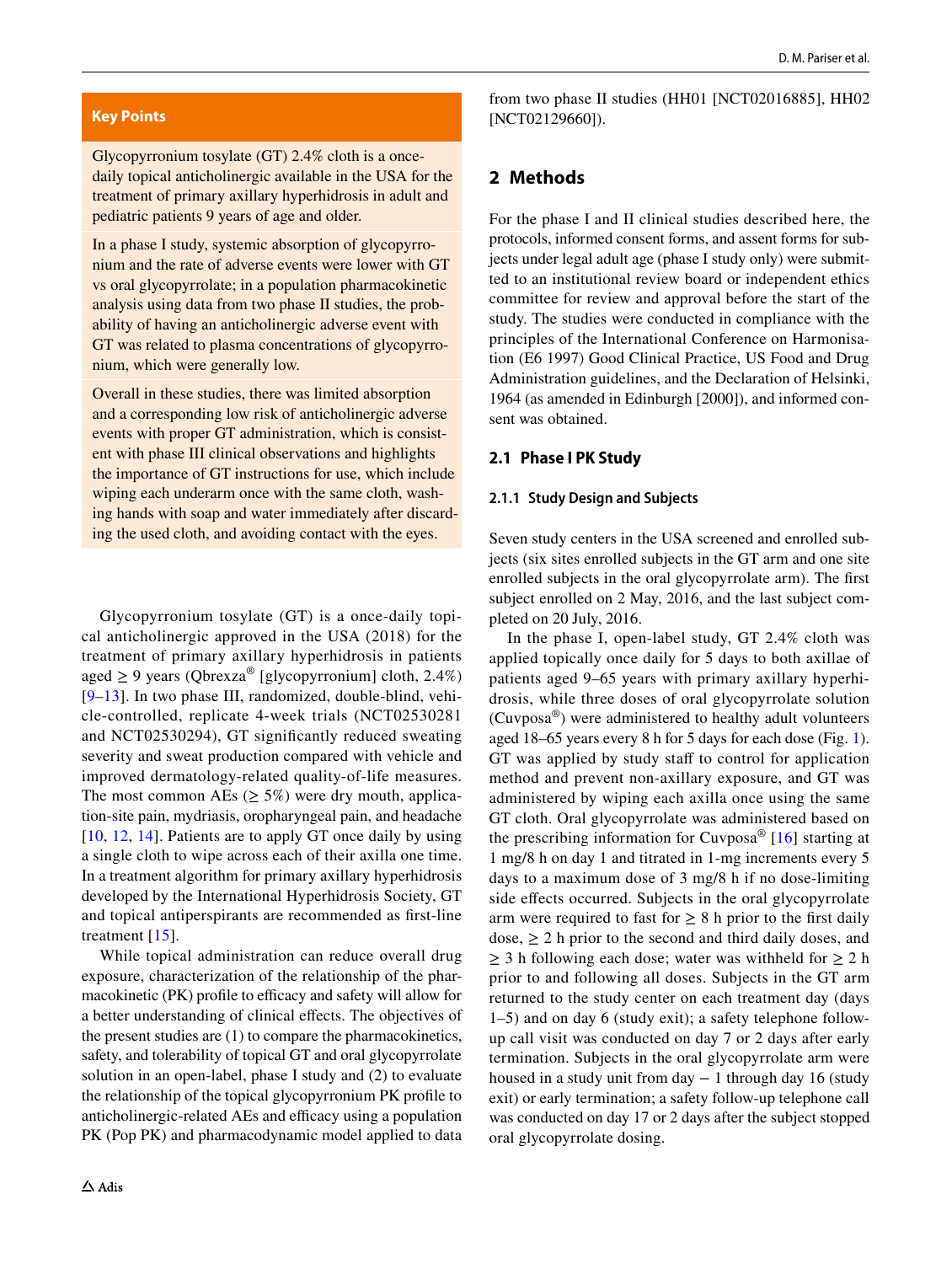

<span id="page-2-0"></span>Fig. 1 Phase I study design. Study staff administered all the study drug. Topical glycopyrronium tosylate (GT; 2.4%) was applied to each axilla once daily. Because of the oral glycopyrrolate titration schedule (1.0 mg/8 h, then increased by 1.0-mg increments every 5 days to a maximum of 3.0 mg/8 h if no dose-limiting side effects), the oral glycopyrrolate arm was 17 days long whereas the GT arm, which did not involve titration, was 7 days long. Pediatric patients (included

only in the GT arm; age  $9$  to  $< 18$  years) had a modified pharmacokinetic (PK) sampling schedule to comply with guidelines for safe volumes of blood sampling; no pre-dose samples were collected in pediatric subjects on days 2, 3, and 4. In case of early termination, the safety follow-up telephone call occurred 2 days after early termination

Patients eligible for the GT arm were male or non-pregnant, non-lactating female patients with primary axillary hyperhidrosis for  $\geq 6$  months, gravimetrically measured sweat production of  $\geq 50$  mg/5 min in each axilla, Axillary Sweating Daily Diary [[17\]](#page-10-12) Item 2 (severity) score  $\geq 4$  (0–10) numeric rating scale), and Hyperhidrosis Disease Severity Scale (HDSS) grade 3 or 4. Pediatric patients (ages 9 to < 18 years) who were participating in a phase III, openlabel extension trial of GT (NCT02553798) were allowed to participate concurrently in this phase I study; these patients underwent a 7-day wash-out of GT prior to day 1 of this study. The study drug from the phase III, open-label extension trial of GT was withheld throughout the subject's participation in the phase I study and resumed following the day 6 study exit visit. Patient exclusion criteria for the GT arm included prior surgical procedure for hyperhidrosis, prior axillary treatment with an anti-hyperhidrosis medical device, prior treatment with axillary iontophoresis within 4 weeks of day 1 or botulinum toxin (e.g.,  $Botox^{\circledast}$ ) for axillary hyperhidrosis within 1 year of day 1, axillary use of nonprescription antiperspirants within 1 week or prescription antiperspirants within 2 weeks of day 1, secondary axillary hyperhidrosis or presence of a condition that may cause secondary hyperhidrosis (e.g., lymphoma, malaria, severe anxiety not controlled by medication, carcinoid syndrome, substance abuse, hyperthyroidism), or history of Sjögren's syndrome, Sicca syndrome, or glaucoma.

Patients eligible for the oral glycopyrrolate arm were healthy male or non-pregnant, non-lactating female patients as assessed by history, physical exam, vital signs, electrocardiography, and clinical laboratory tests at screening and day  $-1$ , with weight of  $\geq 48$  kg and a body mass index  $\geq 18.0$  $\text{kg/m}^2$  and  $\leq 33.0 \text{ kg/m}^2$  at screening and day  $-1$ . Exclusion criteria included history or manifestations of clinically signifcant urological, gastrointestinal, renal, hepatic, neurological, hematological, metabolic, oncologic, pulmonary, immunologic, psychiatric, or cardiovascular disease or disorder, history of any medical or surgical conditions with potential to interfere with or alter the gastrointestinal absorption, distribution, metabolism, or excretion of the study drug, history of Sjögren's syndrome or Sicca syndrome, history of glaucoma, infammatory bowel disease, toxic megacolon, or recent febrile illness (within 14 days and  $> 100.0$  °F), male patients with a history of urinary retention requiring catheterization because of prostatic hypertrophy or severe obstructive symptoms of prostatic hypertrophy, evidence of urinary obstruction or difficulty in voiding at screening, and taking any drug containing glycopyrrolate within 4 weeks of study entry.

#### **2.1.2 Blood Sample Collection and Analysis**

For all samples, approximately 3 mL and 2 mL of blood was collected from adults and pediatric patients, respectively. In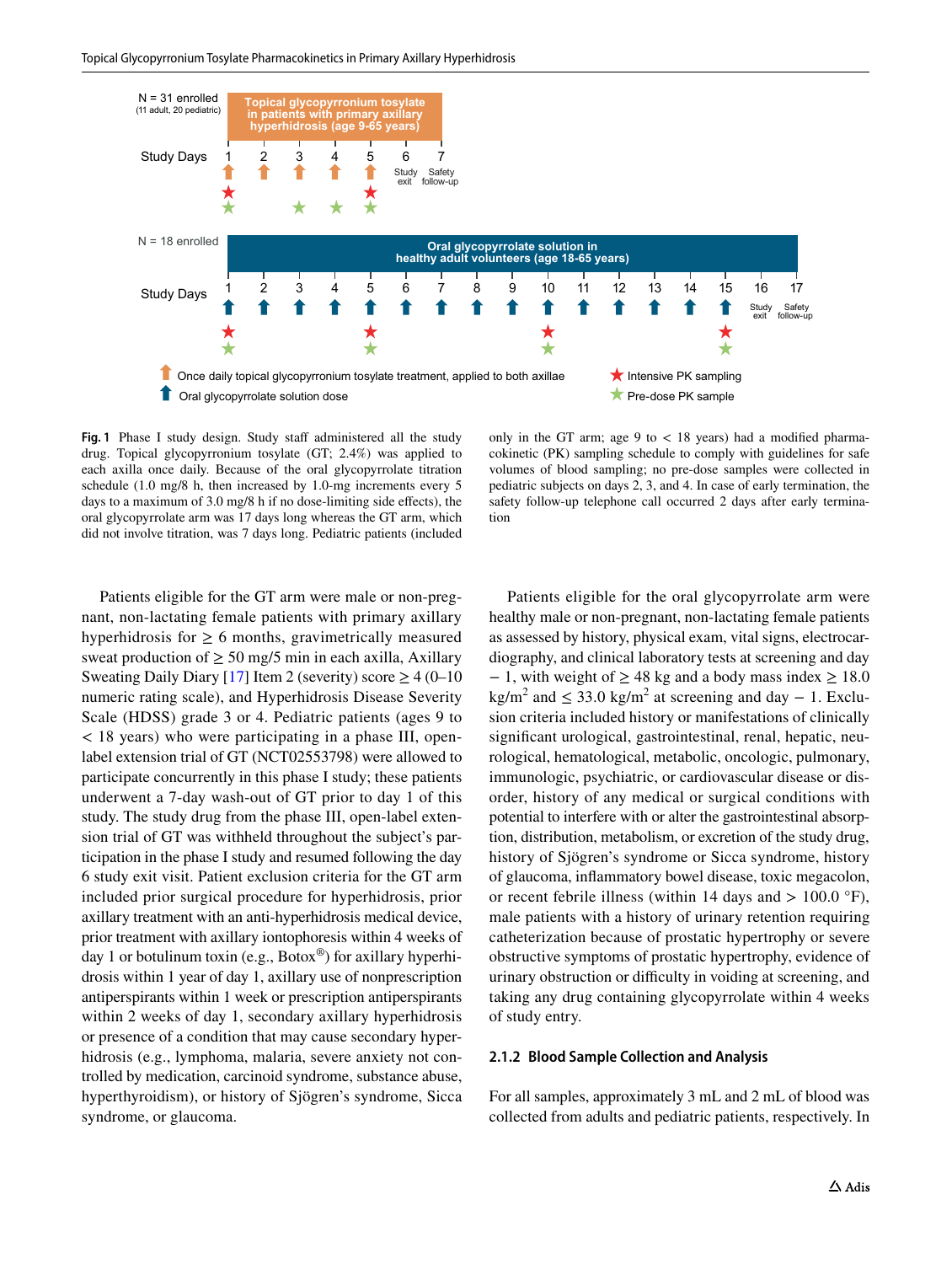patients treated with GT, blood samples were collected on days 1–5 (Fig. [1\)](#page-2-0). Diferences in sample collection between adult and pediatric patients because of guidelines regarding safe volumes of blood sampling in pediatric patients (9 to < 18 years of age) are noted, where applicable, below. All GT-treated patients underwent intensive PK sampling on days 1 and 5: samples were collected prior to the application of the study drug (pre-dose) and 30 min, 1, 1.5, 2, 2.5, 3, 4, and 6 h post-application; additional samples were collected in adults at 8, 10, and 24 h post-application. Pre-dose samples were collected from adults on days 3 and 4, and no samples were collected from pediatric patients on days 2, 3, and 4. Oral glycopyrrolate-treated subjects underwent intensive PK sampling on days 1, 5, 10, and 15 (Fig. [1\)](#page-2-0). On these days, blood samples were collected pre-dose and 30 min, 1, 1.5, 2, 2.5, 3, 4, 6, 8, 10, and 24 h post-dose.

Plasma concentrations of glycopyrronium were determined using a validated liquid chromatography-tandem mass spectrometry method. Assays were performed by PPD Laboratories (Richmond, VA, USA). The validated lower limit of quantifcation (LLOQ) of the plasma assay for glycopyrronium was 0.01 ng/mL. The PK evaluable population included subjects who received the study drug and had one or more PK samples collected. As specifed in the statistical analysis plan, samples were excluded from the analysis if there were plasma concentration values > 3 standard deviations from the mean value for a given timepoint. Pre-dose samples on day 1 were set to 0. Noncompartmental PK analysis was conducted using WinNonlin (version 6.4, Pharsight Corp., Mountain View, CA, USA). The maximum plasma concentration  $(C_{\text{max}})$ , time to  $C_{\text{max}}$  ( $T_{\text{max}}$ ), area under the plasma concentration vs time curve (AUC) from 0 to 24 h  $(AUC_{0-24h})$ , AUC from 0 to 6 h, and elimination (terminal) half-life were determined.

Comparisons of exposure metrics  $(C_{\text{max}}$ , AUC) for topical GT vs oral glycopyrrolate were evaluated using the ln-transformed parameters of test (GT) to reference (oral glycopyrrolate). Data from the two treatments were analyzed using an analysis of variance model with a fxed-efect term for formulation (topical vs oral) using R (programming language, version 3.2.0 [\[https://www.r-project.org/\]](https://www.r-project.org/)). Least-squares mean diferences and their 90% confdence intervals (CIs) in the logarithmic scale were back transformed to produce geometric mean ratios (point estimates) and associated 90% confdence intervals (CIs) for each ratio. A similar comparison of exposure metrics for pediatric patients treated with GT (test) and adult patients treated with GT (reference) was performed.

# **2.1.3 Safety**

Safety assessments included treatment-emergent adverse events (TEAEs) and local skin reactions (GT arm only). Adverse events were collected after the frst dose of study drug was applied. Subjects were instructed to inform the investigator and/or study staff of any AE. At each visit, subjects were asked about AEs in a nonspecifc manner using open-ended questions so as not to bias the response (e.g., "How have you been since the last visit?"). Adverse events were also assessed during the safety telephone follow-up call visit (day 7 for GT and day 17 for oral glycopyrrolate, or 2 days after early termination). Anticholinergic AEs were identifed by medical review of reported events without knowledge of the patients in which these events occurred. The safety population included all enrolled subjects who received one or more confrmed dose of the study drug. Local skin reactions included burning/stinging, pruritus, edema, erythema, dryness, and scaling and were assessed pre-dose on day 1, post-dose following each GT application, and day 6.

# **2.2 Population PK Study**

#### **2.2.1 Study Design and Subjects**

The Pop PK analysis was performed with data from two randomized, double-blind, vehicle-controlled, phase II studies conducted in adults (aged  $> 18$  years) with primary axillary hyperhidrosis (DRM04-HH01 [NCT02016885] and DRM04-HH02 [NCT02129660]); Fig. 1 of the Electronic Supplementary Material [ESM]). Patients were randomized at 20 study centers in the USA for DRM04-HH01 (frst subject enrolled 10 December, 2013; last subject completed 15 July, 2014) and at 15 study centers in the USA and Canada for DRM04-HH02 (frst subject enrolled 9 April, 2014; last subject completed 5 November, 2014). In both trials, eligible patients had primary axillary hyperhidrosis for  $\geq 6$  months, gravimetrically measured sweat production of  $\geq 50$  mg/5 min in each axilla, and HDSS grade 3 or 4. Results from a prior proof-of-concept study (*n*  $= 38$ ) with glycopyrronium bromide 2% and 4% informed the doses selected for study in the two phase II trials. In DRM04-HH01, patients were randomized 1:1:1:1:1 to one of four doses of topical glycopyrronium bromide (0.8%, 1.6%, 2.4%, 3.2%) or vehicle. Patients in DRM04-HH02 were randomized 1:1:1:1:1 to one of two doses of GT (1.6%, 2.4%), one of two doses of glycopyrronium bromide (1.6%, 2.4%), or vehicle. Both glycopyrronium bromide and GT contain the glycopyrronium cation, which is the active anticholinergic moiety [[18,](#page-11-0) [19\]](#page-11-1). In both trials, patients were to apply the study drug to the axillae once daily in the evening (wiping each axilla once using the same cloth) for 4 weeks with a 2-week off-drug follow-up. Subjects returned to the study center at weeks 1, 2, 3, 4 (end of treatment), 5, and 6 (study exit).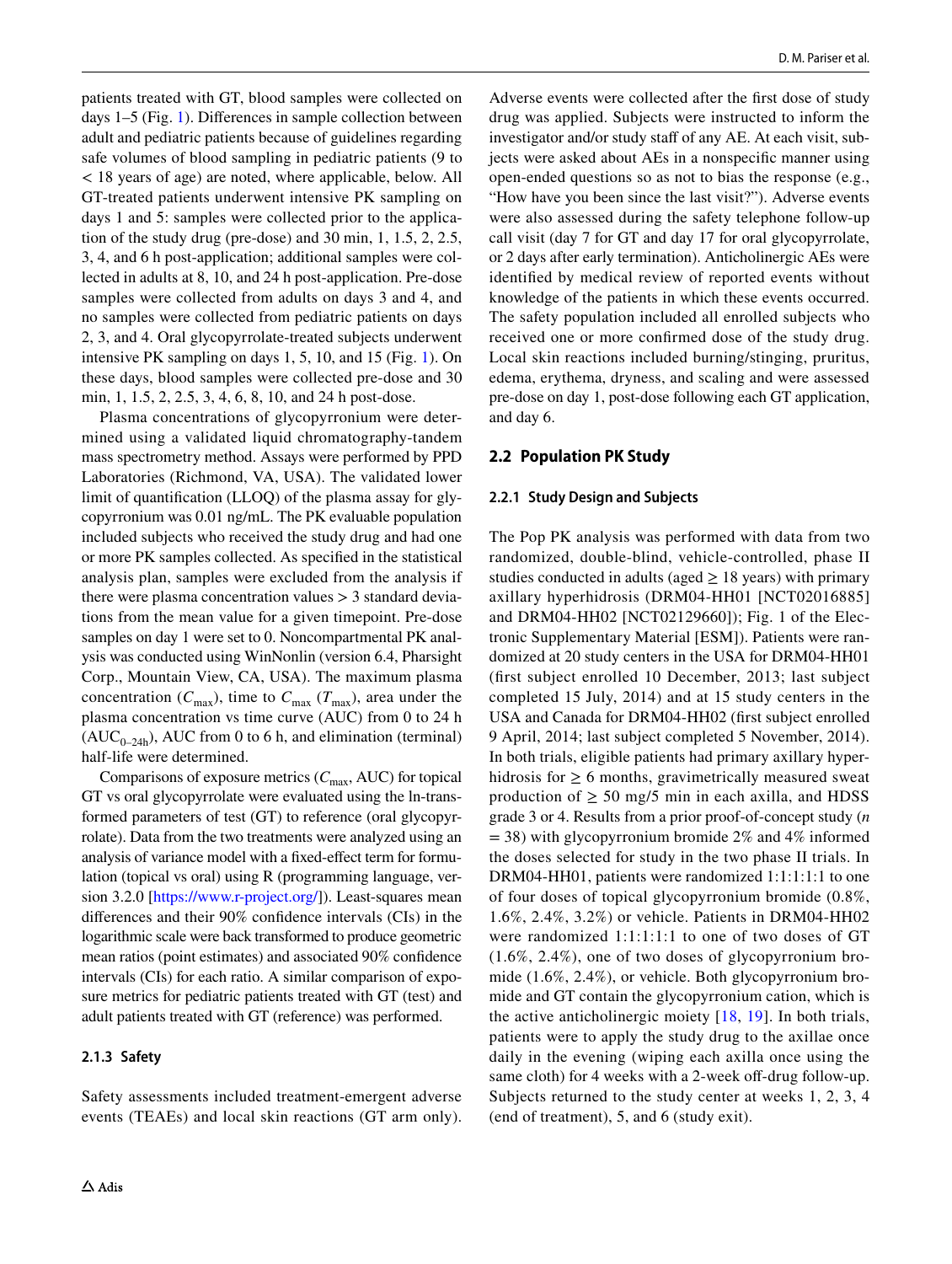#### **2.2.2 Blood Sample Collection and Analysis**

For all samples, at least 500 μL of plasma (at least 1 mL of blood) was collected. For DRM04-HH01, blood samples were collected pre-dose and at approximately 30 min, 1, 2, 3, 4, and 24 h after application on day 1. Trough blood samples were collected pre-dose at the end of weeks 1, 2, 3, and 4. For DRM04-HH02, approximately 10 subjects were to provide PK samples at the baseline/day 1 visit (pre-dose and 30 min, 1, 1.5, 2, 2.5, 3, 3.5, 4, 5, 6, 8, 10, 12, and 24 h post-dose) and pre-dose samples at weeks 4, 5, and 6. Approximately 20 subjects were to provide PK samples at the baseline/day 1 visit (pre-dose samples), at the week 2 visit (pre-dose and 30 min, 1, 1.5, 2, 2.5, 3, 3.5, 4, 5, 6, 8, 10, 12, and 24 h post-dose), and pre-dose samples at weeks 4, 5, and 6. All other patients in DRM04-HH02 were to provide pre-dose blood samples on day 1 and at the weekly visits through week 6. Plasma concentrations of glycopyrronium were determined using a sensitive and selective liquid chromatography-tandem mass spectrometry method. Assays were performed by PPD Laboratories. The validated LLOQ of the plasma assay for glycopyrronium was 0.02 ng/ mL. The PK population was defned as subjects who had blood collected for a PK analysis pre-dose and at least once post-dose.

#### **2.2.3 Population PK Model Development**

All glycopyrronium concentration data from the active treatment arms of DRM04-HH01 and DRM04-HH02 were pooled into a single database (data from vehicle arms were not included in the Pop PK model development). Pre-dose samples were excluded from the database as were samples for which no results were reported, observations were missing, or the conditional weighted residual was  $> 5$  and the key parameter estimates difered by more than 15% or impacted on the convergence of the models. For missing data, imputation strategies were implemented; for example, if the covariate value was missing at a given time/visit, it was imputed using the nearest assessment. The database was used to create a Pop PK model for glycopyrronium administered topically using NONMEM (Version 7.2.0, Icon PLC, Dublin, Ireland). The Pop PK model was developed in steps; a base model for description of the structural components of the model, a full model including all of the pre-specifed covariate efects of interest, then the fnal model chosen by retaining only the statistically signifcant covariate efects. A one-compartment model with frst-order input and elimination was used as the base Pop PK model. Given the number of plasma samples from subjects in the PK database that were below the limit of detection of the assay, a mixtureof-models approach was used, whereby the Pop PK model classifed subjects as "absorbers" or "non-absorbers." In the

fnal model that provided the best ft of all the data, 71 subjects were classifed as "absorbers" and 37 were classifed as "non-absorbers." Values below the limit of quantitation were assigned a value of ½ the LLOQ. Then, a full covariate model was developed using pre-specifed covariates, including age, body mass index, weight, sex, race, and formulation. The full model underwent backward elimination to identify the most important variables in a stepwise manner, leading to a parsimonious fnal model that contained covariates that were statistically signifcant. After model development and qualifcation were complete, the fnal Pop PK model was used to generate metrics of exposure  $(C_{\text{max}}$ , AUC) for patients who had been randomized to receive active treatment. For subjects in the "absorber" subpopulation, peak concentration values  $(C_{\text{max}})$  were taken directly from the observed data and AUC was calculated as the administered dose divided by clearance. For the "non-absorber" subpopulation,  $C_{\text{max}}$  was set to the LLOQ, and the AUC was computed assuming concentrations over the dose interval were at LLOQ. These exposure metrics were then used for subsequent exploration of exposure–response relationships in terms of AEs and efficacy. Additional methodological details are included in the ESM.

## **2.2.4 Safety and Efficacy**

Adverse events were monitored throughout the phase II studies. Patients were instructed to inform the investigator and/ or study staff of any AE, and at each visit, patients were asked about AEs in a non-specifc manner using open-ended questions so as not to bias the response (e.g., "How have you been since the last visit?"). The severity of an AE was designated as mild, moderate, or severe by the investigator based on the subject's description and, when applicable, by direct observation on the part of the investigator. Efficacy was assessed at each visit by gravimetric measurement of sweat production and HDSS.

For the Pop PK analysis, exposure metrics were used to assess the relationship between topical glycopyrronium pharmacokinetics and anticholinergic-related AEs or efficacy. Patient data from the vehicle treatment arms were included in these analyses (exposure metrics for vehicle patients were set to 0). The Pop PK-AE model database included information on glycopyrronium exposure and the most severe grade of AEs that could be due to anticholinergic activity. The AEs included in the analysis were dry mouth, vision blurred, urinary retention, dry eye, mydriasis, urinary hesitation, urine fow decreased, dry tongue, constipation, nasal dryness, and vulvovaginal dryness. Level of severity was captured using a numerical code (0 for no events, 1 for mild, 2 for moderate, and 3 for severe). For the analysis of efficacy, a Pop PK-pharmacodynamic model database included information on glycopyrronium exposure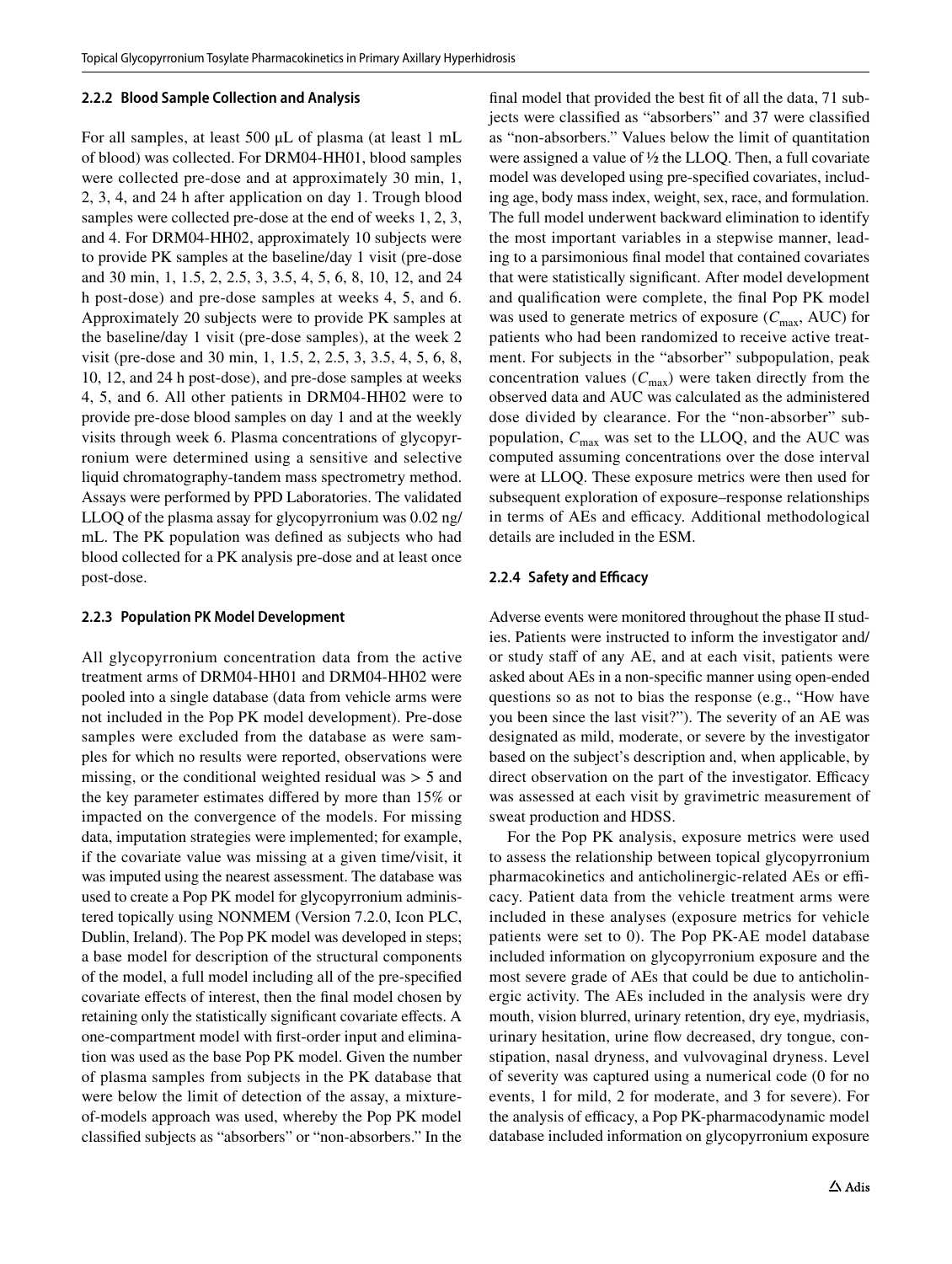and multiple assessments of gravimetric sweat production and HDSS scores.

# **3 Results**

# **3.1 Phase I PK Study**

## **3.1.1 Subjects and Samples**

A total of 49 subjects were enrolled, 31 in the GT arm (11 adult and 20 pediatric subjects) and 18 in the oral glycopyrrolate arm (all were adults); all subjects completed the study (Table [1\)](#page-5-0). Demographics and baseline characteristics are summarized in Table [1](#page-5-0).

Following application of GT, plasma glycopyrronium concentrations were quantifable in most patients up to the last scheduled timepoint of 24 h in adults and 6 h in pediatric patients. Following oral glycopyrrolate administration, plasma glycopyrronium concentrations were quantifable in all subjects for the entire sampling period of up to 24 h. A total of 15 concentration values (out of a total of 646 planned samples in the GT arm) were excluded from seven subjects in the GT arm (three adult; four pediatric) because the values were greater than 3 standard deviations from the mean; 8 of these 15 values were from one pediatric subject on day 1. No concentration values were excluded for the oral glycopyrrolate arm.

## **3.1.2 Pharmacokinetics**

There was no evidence of accumulation of GT when comparing PK parameters for day 1 (Table 1 of the ESM) and day 5 (Table [2\)](#page-6-0). On day 1,  $C_{\text{max}}$  and AUC values for glycopyrronium were similar in adults receiving GT or oral glycopyrrolate and lower in pediatric patients receiving GT (Table 1 of the ESM). On day 5, the  $C_{\text{max}}$  and AUC values

<span id="page-5-0"></span>**Table 1** Phase I study: subject disposition and baseline characteristics

| Characteristics                      | Topical glycopyrro-<br>nium tosylate<br>Adult $n = 11$ | Topical glycopyrro-<br>nium tosylate<br>Pediatric $n = 20$ | Oral glycopyrrolate<br>Adult $n = 18$ |
|--------------------------------------|--------------------------------------------------------|------------------------------------------------------------|---------------------------------------|
| Subjects                             |                                                        |                                                            |                                       |
| Enrolled/completed                   | 11/11                                                  | 20/20                                                      | 18/18                                 |
| Safety population <sup>a</sup>       | 11                                                     | 20                                                         | 18                                    |
| PK evaluable population <sup>b</sup> | 11                                                     | $20^{\circ}$                                               | 18                                    |
| Age                                  |                                                        |                                                            |                                       |
| Mean (SD)                            | 26.0(8.9)                                              | 14.8(1.6)                                                  | 44.0 (10.4)                           |
| Median (min, max)                    | 23.0 (18, 49)                                          | 15.0(10, 17)                                               | 46.5 (18, 58)                         |
| Sex $[n(\%)]$                        |                                                        |                                                            |                                       |
| Male                                 | 4(36.4)                                                | 7(35.0)                                                    | 16(88.9)                              |
| Female                               | 7(63.6)                                                | 13(65.0)                                                   | 2(11.1)                               |
| Race $[n \, (\%)]$                   |                                                        |                                                            |                                       |
| White                                | 9(81.8)                                                | 13(65.0)                                                   | 9(50.0)                               |
| <b>Black or African American</b>     | 2(18.2)                                                | 7(35.0)                                                    | 8(44.4)                               |
| Other                                | $\mathbf{0}$                                           | $\mathbf{0}$                                               | 1(5.6)                                |
| Ethnicity $[n \, (\%)]$              |                                                        |                                                            |                                       |
| Hispanic or Latino                   | 2(18.2)                                                | $\mathbf{0}$                                               | 2(11.1)                               |
| Not Hispanic or Latino               | 9(81.8)                                                | 20(100.0)                                                  | 16(88.9)                              |
| Weight (kg)                          |                                                        |                                                            |                                       |
| Mean (SD)                            | 87.8 (27.7)                                            | 67.2(16.9)                                                 | 80.2 (9.8)                            |
| Median (min, max)                    | 79.5 (61.7, 156.9)                                     | 63.6 (46.3, 108.0)                                         | 78.8 (66.7, 98.8)                     |
| BMI $(kg/m2)$                        |                                                        |                                                            |                                       |
| Mean (SD)                            | 29.4 (6.3)                                             | 23.9(5.6)                                                  | 27.2(2.4)                             |
| Median (min, max)                    | 29.5 (21.9, 40.0)                                      | 22.2 (18.6, 40.8)                                          | 27.8 (23.5, 30.8)                     |

*BMI* body mass index, *max* maximum, *min* minimum, *PK* pharmacokinetic, *SD* standard deviation <sup>a</sup>Subjects who were enrolled and received  $\geq 1$  confirmed dose of the study drug

<sup>b</sup>Subjects who received the study drug and had  $\geq 1$  PK sample collected

<sup>c</sup>19 and 20 subjects, respectively, were included in the PK evaluable population for days 1 and 5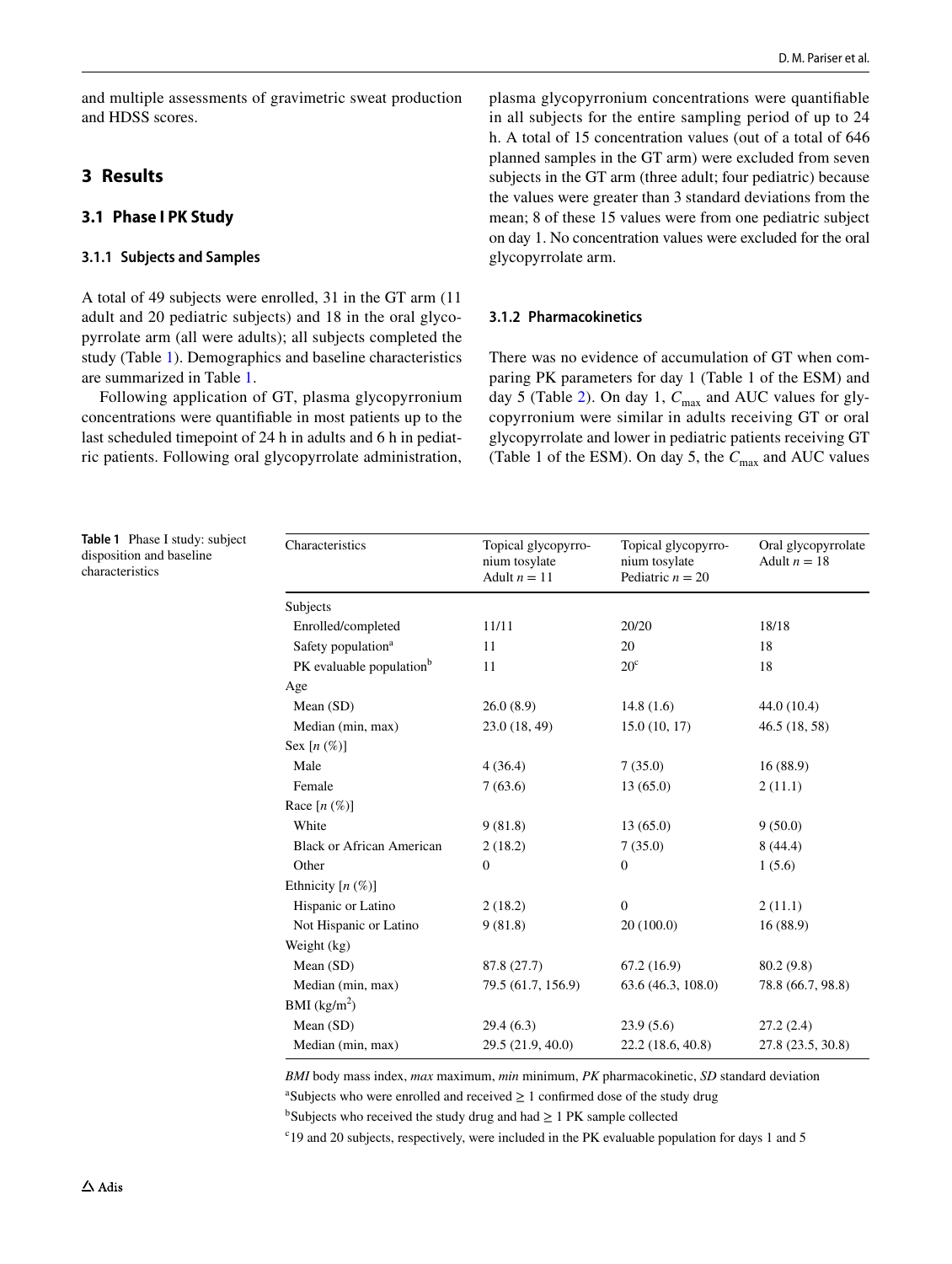| PK parameter             | Topical glycopyrro-<br>nium tosylate<br>Adult | Topical glycopyrro-<br>nium tosylate<br>Pediatric | Oral glycopyrrolate <sup>a</sup><br>Adult |                    |                    |
|--------------------------|-----------------------------------------------|---------------------------------------------------|-------------------------------------------|--------------------|--------------------|
|                          | 2.4%                                          | 2.4%                                              | $1 \text{ mg/q8h}$                        | $2 \text{ mg/q8h}$ | $3 \text{ mg/q8h}$ |
|                          | Day $5$ of $5$                                | Day 5 of 5                                        | Day 5 of 15                               | Day 10 of 15       | Day 15 of 15       |
| $C_{\text{max}}$ (ng/mL) | $n=11$                                        | $n = 20$                                          | $n=18$                                    | $n=18$             | $n=18$             |
| Mean $\pm$ SD            | $0.08 \pm 0.04$                               | $0.07 \pm 0.06$                                   | $0.15 \pm 0.12$                           | $0.23 \pm 0.11$    | $0.38 \pm 0.19$    |
| Median (min, max)        | 0.08(0.02, 0.15)                              | 0.04(0, 0.25)                                     | 0.12(0.05, 0.54)                          | 0.22(0.10, 0.42)   | 0.34(0.13, 0.89)   |
| $AUC_{0-6h}$ (ng h/mL)   | $n = 10$                                      | $n=11$                                            | $n=18$                                    | $n = 8$            | $n=18$             |
| Mean $\pm$ SD            | $0.20 \pm 0.14$                               | $0.18 \pm 0.13$                                   | $0.61 \pm 0.44$                           | $0.98 \pm 0.41$    | $1.57 \pm 0.64$    |
| Median (min, max)        | 0.14(0.09, 0.57)                              | 0.15(0, 0.50)                                     | 0.49(0.20, 2.01)                          | 1.03(0.44, 1.70)   | 1.51(0.64, 2.85)   |
| $AUC_{0-24h}$ (ng h/mL)  | $n=7$                                         | Not determined <sup>b</sup>                       | $n=18$                                    | $n=18$             | $n=18$             |
| Mean $\pm$ SD            | $0.88 \pm 0.57$                               | Not determined <sup>b</sup>                       | $2.12 \pm 1.47$                           | $3.50 \pm 1.5$     | $5.50 \pm 2.19$    |
| Median (min, max)        | 0.79(0.37, 1.93)                              | Not determined <sup>b</sup>                       | 1.74(0.70, 6.84)                          | 3.53(1.49, 5.94)   | 5.34(2.21, 9.81)   |
| $T_{\text{max}}$ (h)     | $n=11$                                        | $n=19$                                            | $n=18$                                    | $n=18$             | $n=18$             |
| Mean $\pm$ SD            | $3.18 \pm 4.41$                               | $1.76 \pm 1.53$                                   | $2.39 \pm 0.99$                           | $2.86 \pm 1.60$    | $2.19 \pm 1.10$    |
| Median (min, max)        | 1.0(0, 10)                                    | 1.50(0, 6)                                        | 2.50(1.00, 4.00)                          | 2.75(0.50, 6.00)   | 2.00(0.50, 4.00)   |
| $T_{1/2}$ (h)            |                                               |                                                   | $n=14$                                    | $n=11$             | $n=12$             |
| Mean $\pm$ SD            | Not determined <sup>c</sup>                   | Not determined <sup>c</sup>                       | $2.59 \pm 0.65$                           | $2.80 \pm 0.48$    | $2.76 \pm 0.88$    |
| Median (min, max)        | Not determined <sup>c</sup>                   | Not determined <sup>c</sup>                       | 2.64(1.78, 4.16)                          | 2.92(1.98, 3.60)   | 2.53(1.62, 4.52)   |

<span id="page-6-0"></span>**Table 2** Phase I study: pharmacokinetic (PK) fndings for topical glycopyrronium (adult and pediatric patients) and oral glycopyrrolate (adults only)

The PK evaluable population included subjects who received study drug and had ≥ 1 PK sample collected

*AUC* area under the plasma concentration vs time curve, *Cmax* maximum plasma concentration, *h* hours, *max* maximum, *min* minimum, *SD* standard deviation, *T1/2* elimination (terminal) half-life, *Tmax* time to maximum plasma concentration, *q8h* every 8 h

a Fasting

 $^{\rm b}$ Pediatric samples were only collected up to 6 h post-dose per guidelines on safe blood sampling; therefore,  $\rm AUC_{0-24h}$  could not be determined

<sup>c</sup>A clear terminal elimination phase was not evident following topical glycopyrronium tosylate administration owing to a lack of concentrations above the lower limit of quantitation; thus, no half-life could be determined in adult and pediatric patients

for glycopyrronium calculated for both adult and pediatric patients who received GT were lower than those observed on days 5, 10, or 15 in adults who received oral glycopyrrolate (Table [2\)](#page-6-0). In the comparisons of relative glycopyrronium exposure for GT (day 5) vs oral glycopyrrolate (days 5, 10, or 15), none of the 90% CIs of the geometric mean ratios included the value of 1 (Table [3](#page-7-0)).

Following GT treatment,  $C_{\text{max}}$  and AUC from 0 to 6 h for glycopyrronium were similar in adult and pediatric patients (blood samples for pediatric patients were only taken up to 6 hours post-dose; therefore,  $AUC_{0-24h}$  could not be determined; Table [2](#page-6-0)). Exposure to glycopyrronium in pediatric patients was nominally lower than that in adult patients, but the 90% CIs of the geometric mean ratios were inclusive of 1 (Table [3\)](#page-7-0).

Median  $T_{\text{max}}$  values were 1.0–1.5 h in adult and pediatric patients following GT treatment, while the median  $T_{\text{max}}$  for oral glycopyrrolate was 2.0–2.75 h (Table [2](#page-6-0)). When looking at mean values, it is worth noting that the mean  $T_{\text{max}}$  value for GT in adults was higher than the mean  $T_{\text{max}}$  value for oral glycopyrrolate. The standard deviation was also large

indicating high variability, which may indicate inter-individual diferences in the rate of absorption with a skewing of the data because of longer  $T_{\text{max}}$  values in some subjects.

#### **3.1.3 Safety**

Treatment-emergent AEs are summarized in Table [4](#page-7-1). No anticholinergic-related TEAEs occurred following GT treatment, while those occurring with oral glycopyrrolate treatment included dry mouth (16.7%) and nasal dryness (5.6%). All TEAEs were deemed mild in severity. Of the seven subjects in the GT arm who had concentration values excluded because they were  $> 3$  standard deviations from the mean, six of seven had no AEs reported during the trial; one of the adult subjects had an AE of mild headache on day 2 (the concentration value excluded was 8 h post-dose on day 1). GT was well tolerated locally. Most patients treated with GT had no local skin reactions (9/11 adults and 14/20 pediatric patients), and local skin reactions that were reported were all mild.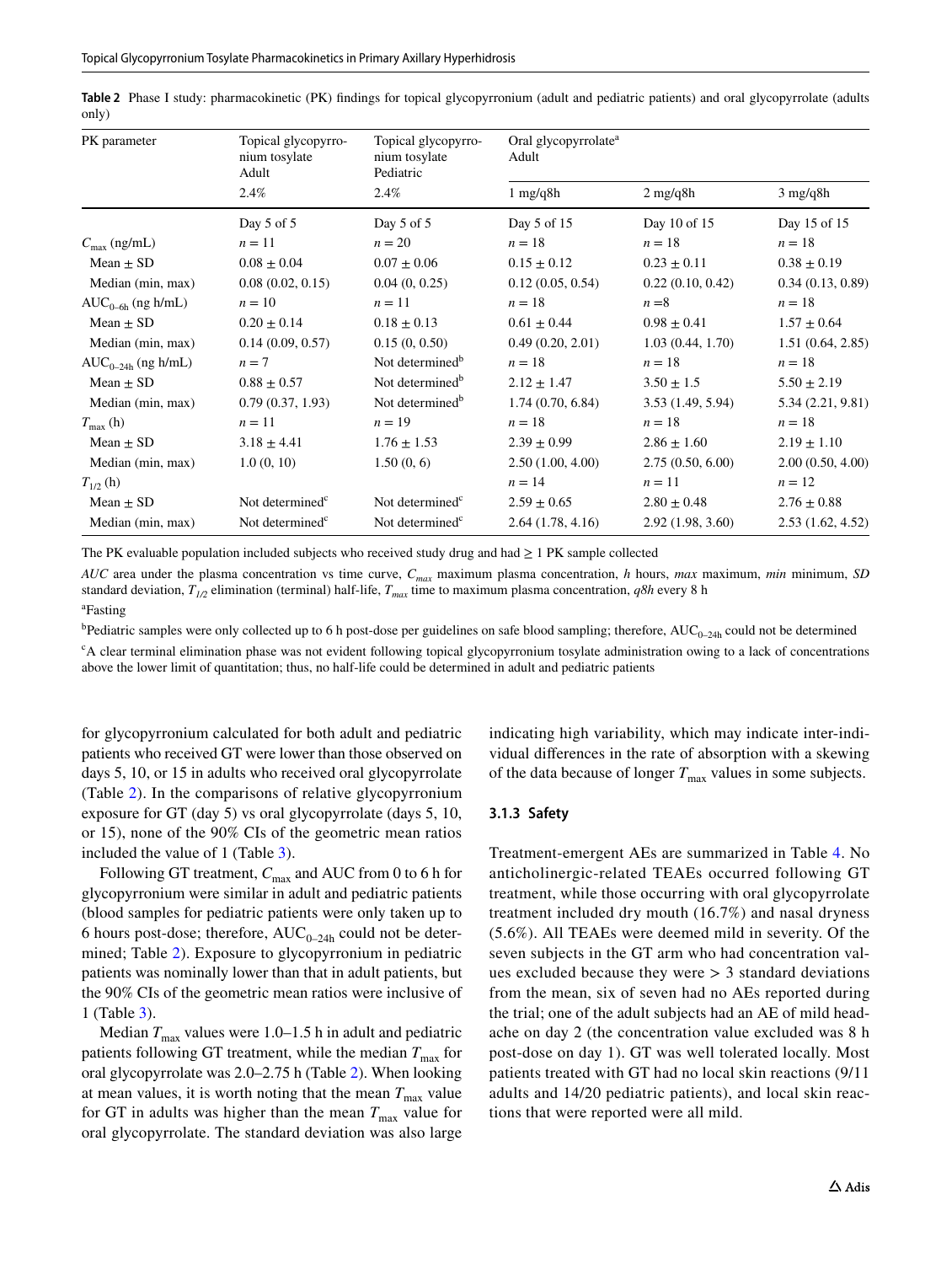#### <span id="page-7-0"></span>**Table 3** Comparison of relative exposure

| Comparison                                                                       | $C_{\text{max}}$ (ng/mL) |                                                          |           | $AUC_{0-6h}$ (ng h/mL) $AUC_{0-24h}$ (ng h/mL) |
|----------------------------------------------------------------------------------|--------------------------|----------------------------------------------------------|-----------|------------------------------------------------|
|                                                                                  | Adult                    | Pediatric                                                | Pediatric | Adult                                          |
| GT pediatric day 5 vs GT adult day 5                                             |                          |                                                          |           |                                                |
| Geometric mean ratio (90% CI) for pediatric [test]/adult [refer-<br>ence         |                          | $0.64(0.37, 1.10)$ $0.87(0.54, 1.4)$                     |           | Not determined <sup>a</sup>                    |
| GT day 5 vs oral glycopyrrolate day 5                                            |                          |                                                          |           |                                                |
| Geometric mean ratio (90% CI) for GT [test]/oral glycopyr-<br>rolate [reference] |                          | $0.55(0.38, 0.80)$ $0.35(0.22, 0.55)$ $0.28(0.19, 0.43)$ |           | 0.41(0.26, 0.65)                               |
| GT day 5 vs oral glycopyrrolate day 10                                           |                          |                                                          |           |                                                |
| Geometric mean ratio (90% CI) for GT [test]/oral glycopyr-<br>rolate [reference] |                          | $0.34(0.25, 0.48)$ $0.22(0.14, 0.34)$ $0.16(0.11, 0.23)$ |           | 0.23(0.16, 0.34)                               |
| GT day 5 vs oral glycopyrrolate day 15                                           |                          |                                                          |           |                                                |
| Geometric mean ratio (90% CI) for GT [test]/oral glycopyr-<br>rolate [reference] |                          | $0.21(0.15, 0.29)$ $0.13(0.09, 0.20)$ $0.10(0.07, 0.15)$ |           | 0.15(0.10, 0.21)                               |

 $AUC_{0-6h}$  area under the plasma concentration vs time curve from time 0 to 6 hours,  $AUC_{0-24h}$  area under the plasma concentration vs time curve from time 0 to 24 hours, *CI* confdence interval, *GT* glycopyrronium tosylate

<sup>a</sup>Pediatric samples were only collected up to 6 h post-dose per guidelines on safe blood sampling; therefore, AUC<sub>0–24h</sub> could not be determined

<span id="page-7-1"></span>**Table 4** Phase I study: treatment-emergent adverse events (TEAEs)

|                                            | Topical glycopyrronium tosylate $N = 31$ |                    |                | Oral glyco-            |
|--------------------------------------------|------------------------------------------|--------------------|----------------|------------------------|
|                                            | Adult $n = 11$                           | Pediatric $n = 20$ | Total $n = 31$ | pyrrolate $n$<br>$=18$ |
| TEAEs $[n \left( % \right)]$               | 2(18.2)                                  | 3(15.0)            | 5(16.1)        | 7(38.9)                |
| Dry mouth                                  | $\overline{0}$                           | $\mathbf{0}$       | $\bf{0}$       | 3(16.7)                |
| Headache                                   | 2(18.2)                                  | 2(10.0)            | 4(12.9)        | 1(5.6)                 |
| Nocturia                                   | $\theta$                                 | $\Omega$           | $\Omega$       | 2(11.1)                |
| Chest pain                                 | $\Omega$                                 | $\Omega$           | $\theta$       | 1(5.6)                 |
| Hypoesthesia                               | $\Omega$                                 | $\Omega$           | $\Omega$       | 1(5.6)                 |
| Nasal dryness                              | $\overline{0}$                           | $\Omega$           | $\Omega$       | 1(5.6)                 |
| Cough                                      | $\overline{0}$                           | 1(5.0)             | 1(3.2)         | $\mathbf{0}$           |
| Laceration                                 | $\theta$                                 | 1(5.0)             | 1(3.2)         | $\Omega$               |
| Rhinorrhea                                 | $\theta$                                 | 1(5.0)             | 1(3.2)         | $\mathbf{0}$           |
| TEAE by severity $[n (\%)]$                |                                          |                    |                |                        |
| Mild                                       | 2(18.2)                                  | 3(15.0)            | 5(16.1)        | 7(38.9)                |
| Moderate                                   | 0                                        | 0                  | 0              | $\Omega$               |
| Severe                                     | 0                                        | $_{0}$             | 0              | $\mathbf{0}$           |
| Treatment-related TEAE $[n \ (\%)]$        | $\mathbf{0}$                             | 0                  | $\bf{0}$       | 5(27.8)                |
| Serious TEAEs $[n \ (\%)]$                 | $\mathbf{0}$                             | 0                  | 0              | 0                      |
| TEAE leading to discontinuation $[n (\%)]$ | $\mathbf{0}$                             | 0                  | $\Omega$       | $\mathbf{0}$           |

## **3.2 Population PK Study**

#### **3.2.1 Subjects and Samples**

For the Pop PK model development, 1168 PK samples from the active treatment groups were initially available. A total of 109 pre-dose samples were excluded as were 74 post-dose samples because of no results reported  $(n = 59)$ ,

observations missing  $(n = 6)$ , and conditional weighted residual  $> 5$  ( $n = 9$ ), resulting in the inclusion of 985 PK samples from 108 patients (mean age 32.6 years, 55.6% male) and AE/efficacy data for 137 patients ( $n = 108$  glycopyrronium, *n* = 29 vehicle; mean age 32.8 years, 53.3% male) from the phase II studies (Table 2 of the ESM and Table [5](#page-8-0)). A total of 57.9% of the PK samples (676/1168) were below the limit of quantitation.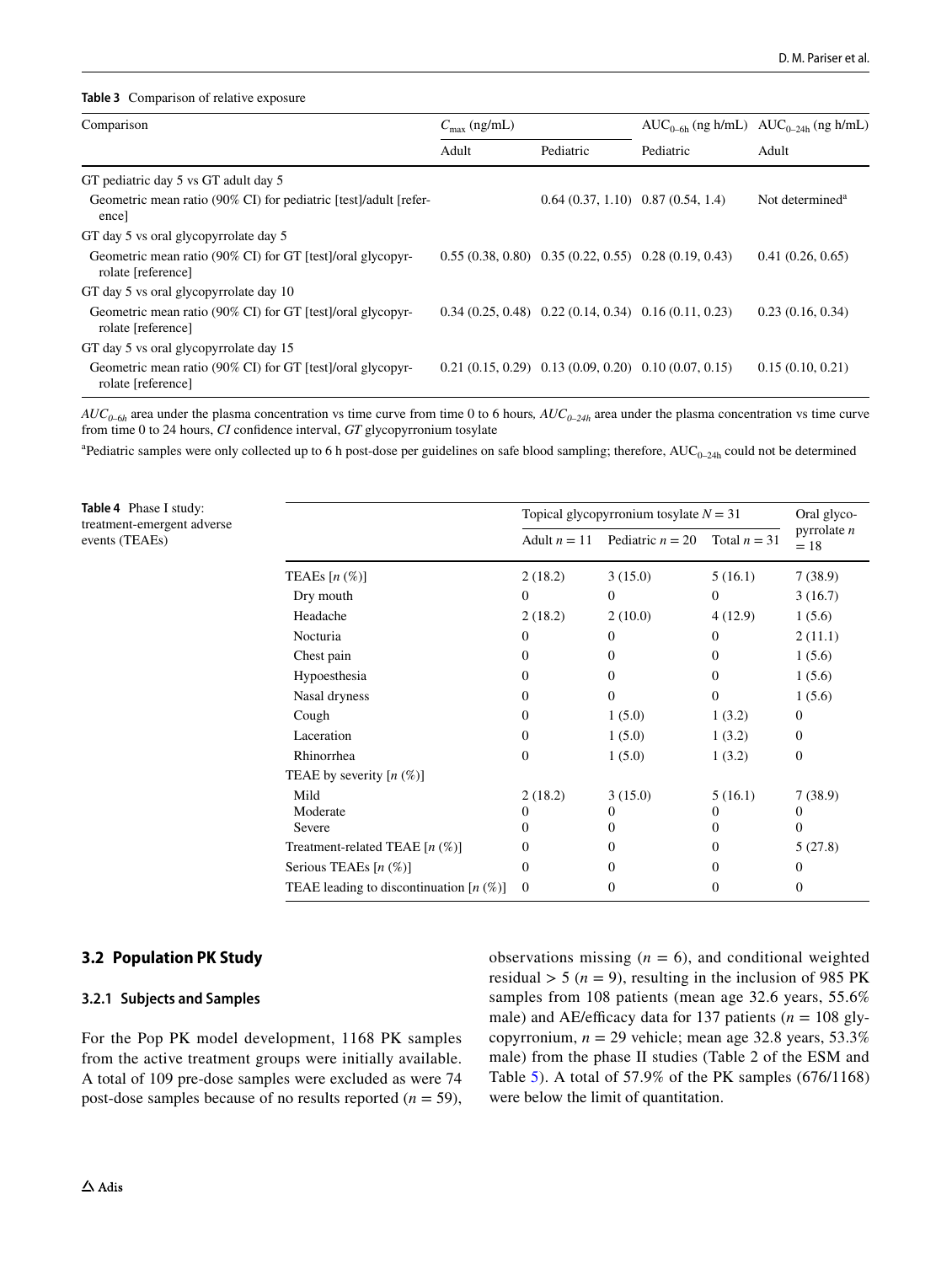#### **3.2.2 Population Pharmacokinetics**

In the DRM04-HH01 and DRM04-HH02 studies, there was no evidence of accumulation with repeated dosing (data not shown), and the estimated bioavailability (0.5%) was low in subjects who absorbed the drug. Following model testing,  $C_{\text{max}}$  was found to be predictive of the probability of anticholinergic AE frequency and severity. As shown in Fig. [2](#page-8-1), the probability of anticholinergic AEs increased with higher glycopyrronium concentrations; however, the mean

<span id="page-8-0"></span>**Table 5** Population pharmacokinetic (Pop PK) study: patient demographics and characteristics

| Demographics and<br>characteristics | Pop PK database $N =$<br>108 | Pop PK AE and PD<br>database $N = 137$ |
|-------------------------------------|------------------------------|----------------------------------------|
| Age                                 |                              |                                        |
| Mean $(SD)$                         | 32.6(11.6)                   | 32.8 (11.2)                            |
| Median (min, max)                   | 29.5 (18, 72)                | 30.0 (18, 72)                          |
| Sex $[n \left( % \right)]$          |                              |                                        |
| Male                                | 60(55.6)                     | 73 (53.3)                              |
| Female                              | 48 (44.4)                    | 64 (46.7)                              |
| Race $[n \left( % \right)]$         |                              |                                        |
| Caucasian                           | 94 (87.0)                    | 121 (88.3)                             |
| <b>Black</b>                        | 10(9.3)                      | 12(8.8)                                |
| Asian                               | 1(0.9)                       | 1(0.7)                                 |
| Other                               | 3(2.8)                       | 3(2.2)                                 |
| Weight (kg)                         |                              |                                        |
| Mean $(SD)$                         | 84.1 (22.6)                  | 83.4 (22.2)                            |
| Median (min, max)                   | 82.1 (45.4, 152)             | 80.7 (45.4, 153)                       |
| BMI (kg/m <sup>2</sup> )            |                              |                                        |
| Mean $(SD)$                         | 28.4(6.2)                    | 28.0(6.0)                              |
| Median (min, max)                   | 28.2 (17.2, 46.8)            | 27.2 (17.2, 46.8)                      |

*AE* adverse event, *BMI* body mass index, *max* maximum, *min* minimum, *PD* pharmacodynamic, *SD* standard deviation

<span id="page-8-1"></span>**Fig. 2** Population pharmacokinetic study: probability of anticholinergic adverse events (frequency). Shading denotes the 95% confidence interval; patients randomized to vehicle were assigned a value of "0" for glycopyrronium exposure. *CI* confdence interval, *Cmax* maximum plasma concentration

(0.0985 µg/L [standard deviation 0.213]) and median (0.026  $\mu$ g/L [minimum, maximum [0, 1.67])  $C_{\text{max}}$  values were low. Figure [3](#page-9-0) shows the probability of difering severities of anticholinergic AEs. Mild AEs tended to occur at low concentrations, while the probability of moderate/severe AEs did not become appreciable (over 20%) until  $C_{\text{max}}$  values of approximately 0.2 µg/L; however, most patients in the active treatment arms (85.2% [92/108]) had a glycopyrronium  $C_{\text{max}}$ value less than  $0.2 \mu g/L$  (Fig. [3\)](#page-9-0). For efficacy, gravimetric measurement of sweat and HDSS did not correlate with exposure. For example, a change in gravimetric score or HDSS grade at week 4 vs AUC,  $C_{\text{max}}$ , and dose strength showed no or only weak trends (Figs. 2, 3 of the ESM).

# **4 Discussion**

In the phase I study, PK parameters were similar between adult and pediatric patients treated with a GT 2.4% cloth, and systemic absorption was lower with GT vs oral glycopyrrolate. No anticholinergic-related TEAEs occurred with GT in the phase I study, whereas dry mouth and nasal dryness occurred with oral glycopyrrolate. In the Pop PK study, exposure–response models indicated that the frequency and severity of anticholinergic-related AEs increases with higher glycopyrronium concentrations, and the low mean and median glycopyrronium *C*max values indicate a favorable AE profle with GT administration.

When interpreting the results of the phase I study, it should be noted that GT was applied by study staff, not by patients, which may have reduced the potential for unintended systemic exposure from incorrect application and may account for the lack of anticholinergic TEAEs observed in the GT group. As noted in the Pop PK analysis, anticholinergic AEs occurred with patient-applied GT in the phase

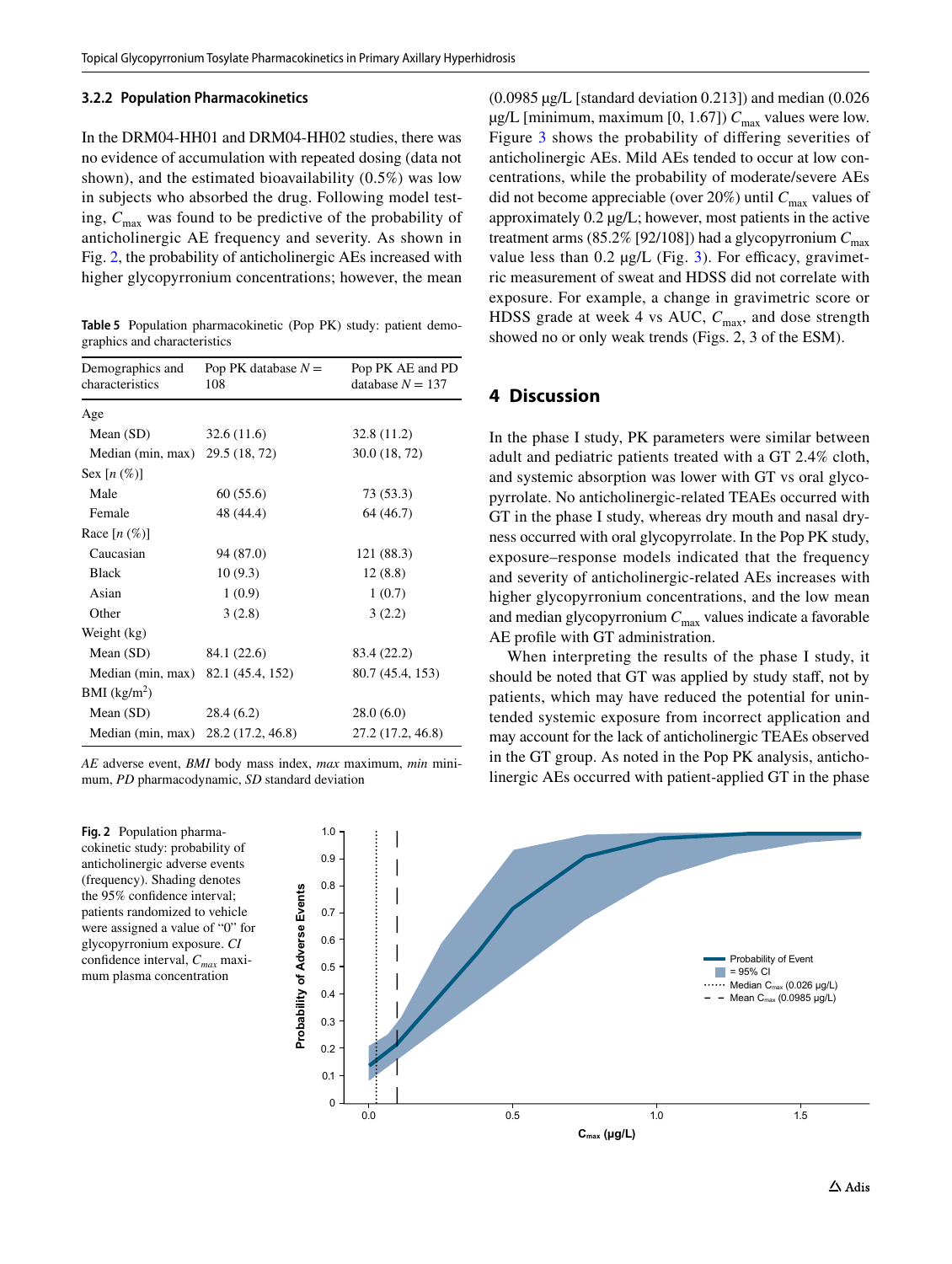<span id="page-9-0"></span>**Fig. 3** Population pharmacokinetic study: probability of anticholinergic adverse events (severity). *Shading* denotes the 95% confdence interval. *CI* confdence interval, *Cmax* maximum plasma concentration



II, double-blind studies, and they also were reported in the phase III, double-blind studies where GT was applied by patients [[10](#page-10-8)]. Consistent with the results reported here, most TEAEs in the phase III, double-blind trials were mild and infrequently led to discontinuation, including in pediatric patients [[10,](#page-10-8) [14](#page-10-10)]. Further features of the phase I study that may limit the generalizability of the results include the small sample size of the study population, the diferent subject populations treated with each drug, and the large 90% CIs of the geometric mean ratios for  $C_{\text{max}}$  and AUC when comparing adult and pediatric GT exposure.

The pharmacokinetic results observed in our phase I study for oral glycopyrrolate solution (1, 2, or 3 mg/kg/8 h) in healthy fasting adults are similar to results reported in the literature for oral glycopyrrolate solution (2 mg/kg/day) in healthy fasting adults ( $C_{\text{max}}$  of 0.318 ng/mL, AUC<sub>0–24</sub> of 1.74 ng·h/mL,  $T_{\text{max}}$  of 3.1 h, and elimination (terminal) half-life of 3.0 h) [[16,](#page-10-5) [20](#page-11-2)]. At present, there is a dearth of publicly available pharmacokinetic data for topical formulations containing glycopyrronium that are under development; a 1% glycopyrronium bromide cream has a reported  $C_{\text{max}}$  of 0.024 ng/mL and AUC<sub>0–24</sub> of 0.107 ng·h/mL [[20](#page-11-2)], but the primary study has not been reported and, therefore, sufficient detail is not available to make informed comparative statements to GT.

In the Pop PK analysis, most patients had exposure levels much lower than those that correlated with an increased probability of a moderate or severe AE. Variability in exposure level may be owing to patient characteristics or application technique or a combination of the two. For efficacy, the probability of having an efficacious result was not related to either  $C_{\text{max}}$  or AUC, which suggests that efficacy may be mediated through a local effect of topical administration. In contrast, systemic exposure did account for the occurrence of anticholinergic AEs. Features of the Pop PK analysis that may limit the generalizability of the results include the lack of pediatric patients in the study population, the moderate size of the study population, and the fact that these data are derived from assumptions used in modeling. In addition, the model also does not provide information on exposure–response relationships with long-term use of GT, though in a long-term extension trial of GT, most patients experiencing TEAEs had mild or moderate events, including pediatric patients [[11,](#page-10-13) [21\]](#page-11-3).

Overall, the phase I and Pop PK studies indicate that there is limited absorption and a low risk of anticholinergic AEs with proper GT administration, which is consistent with clinical observations to date and underscores the importance of patient instructions for use, which specify to wipe each underarm once with the same cloth, wash hands with soap and water immediately after discarding the used cloth, and avoid ocular contact to prevent blurred vision and temporary dilation of the pupils [[13\]](#page-10-7).

**Acknowledgements** Medical writing support for the article was provided by Prescott Medical Communications Group (Chicago, IL, USA), with fnancial support from Dermira, Inc., a wholly owned subsidiary of Eli Lilly and Company.

#### **Declarations**

**Funding** The studies described in this article were funded by Dermira, Inc., a wholly owned subsidiary of Eli Lilly and Company.

**Conflict of interest** David M. Pariser was an investigator and consultant for Dermira, Inc., a wholly owned subsidiary of Eli Lilly and Company, and received writing assistance. Edward L. Lain has re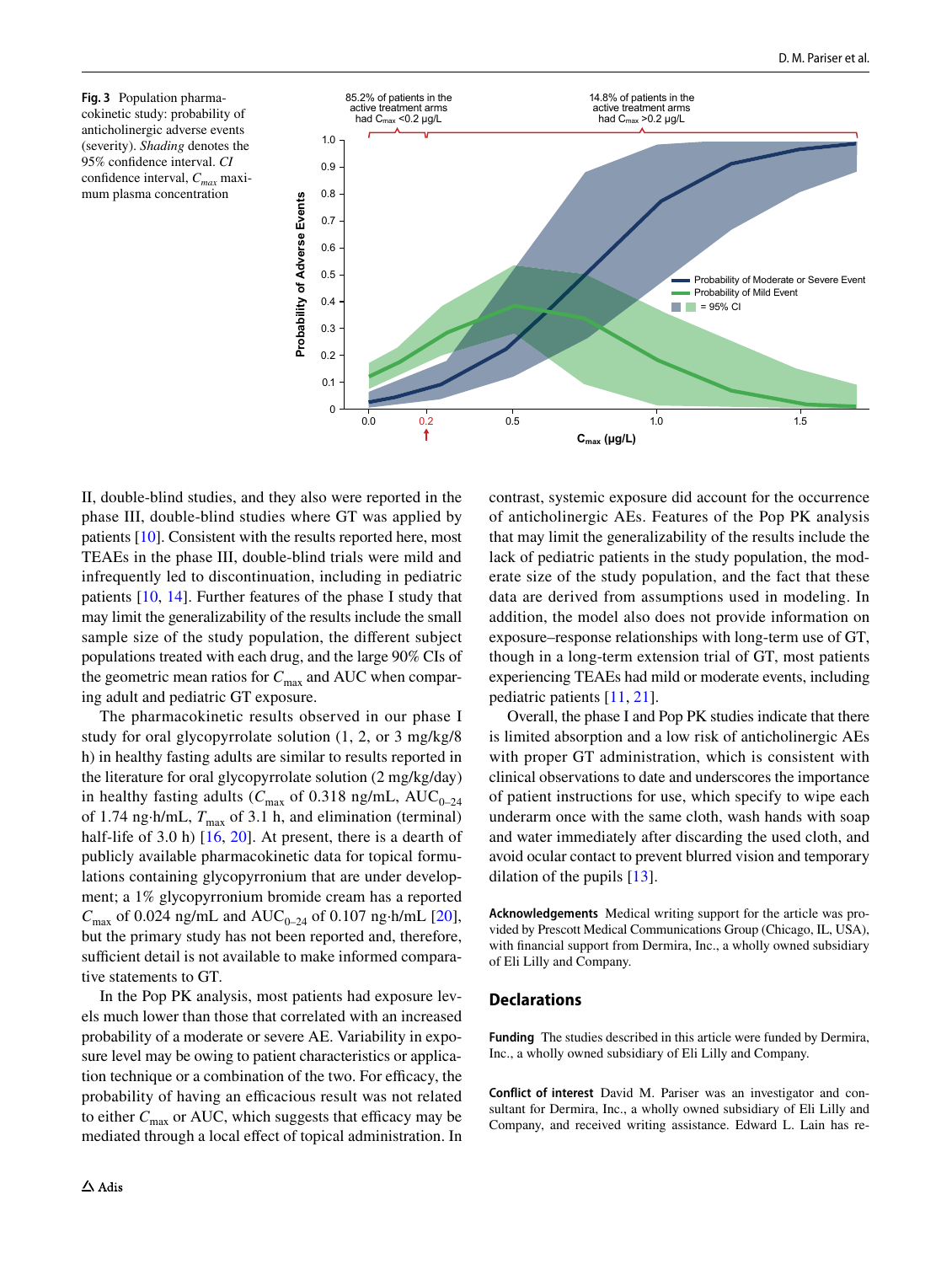ceived payment from the sponsor for work as a principal investigator, advisory board member, speaker, and consultant, but did not receive compensation for work related to the preparation and publication of this article. Richard D. Mamelok is a paid consultant to Dermira, Inc., a wholly owned subsidiary of Eli Lilly and Company, and received fnancial support for reviewing data and for reviewing the manuscript. Janice Drew is a full-time employee and receives a salary from the sponsor of the study, Dermira, Inc., a wholly owned subsidiary of Eli Lilly and Company. Diane R. Mould is the president of Projections Research Inc., a consulting company for the pharmaceutical industry and was a paid consultant of Dermira, Inc., a wholly owned subsidiary of Eli Lilly and Company for the conduct of the data analysis.

**Ethics approval** For the phase I and II clinical studies described in the article, the protocols, informed consent forms, and assent forms for subjects under legal adult age (phase I study only) were submitted to an institutional review board or independent ethics committee for review and approval before the start of the study. The studies were conducted in compliance with the principles of the International Conference on Harmonisation (E6 1997) Good Clinical Practice, US Food and Drug Administration guidelines, and the Declaration of Helsinki, 1964 (as amended in Edinburgh [2000]).

**Consent to participate** For the phase I and II clinical studies described in the article, informed consent was obtained.

**Consent for publication** All authors consent to the publication of the article.

**Availability of data and material** Dermira, Inc., a wholly owned subsidiary of Eli Lilly and Company, shares data related to these trials in peer-reviewed journals, medical congresses, and ClinicalTrials.gov. Individual patient data are not publicly available.

**Code availability** Not applicable.

**Authors' contributions** JD, DRM, and RDM had access to all of the data in the study and take responsibility for the integrity of the data and the accuracy of the data analysis. JD, DRM, and RDM provided the concept and design for the study. All authors were responsible for the acquisition, analysis, or interpretation of the data and the drafting and critical revision of the manuscript for important intellectual content. DRM and RDM conducted the data analysis.

**Open Access** This article is licensed under a Creative Commons Attribution-NonCommercial 4.0 International License, which permits any non-commercial use, sharing, adaptation, distribution and reproduction in any medium or format, as long as you give appropriate credit to the original author(s) and the source, provide a link to the Creative Commons licence, and indicate if changes were made. The images or other third party material in this article are included in the article's Creative Commons licence, unless indicated otherwise in a credit line to the material. If material is not included in the article's Creative Commons licence and your intended use is not permitted by statutory regulation or exceeds the permitted use, you will need to obtain permission directly from the copyright holder. To view a copy of this licence, visit <http://creativecommons.org/licenses/by-nc/4.0/>.

# **References**

<span id="page-10-0"></span>1. Moraites E, Vaughn OA, Hill S. Incidence and prevalence of hyperhidrosis. Dermatol Clin. 2014;32(4):457-65. [https://doi.](https://doi.org/10.1016/j.det.2014.06.006) [org/10.1016/j.det.2014.06.006](https://doi.org/10.1016/j.det.2014.06.006).

- 2. Benson RA, Palin R, Holt PJ, Loftus IM. Diagnosis and management of hyperhidrosis. BMJ. 2013;347:f6800. [https://doi.](https://doi.org/10.1136/bmj.f6800) [org/10.1136/bmj.f6800.](https://doi.org/10.1136/bmj.f6800)
- <span id="page-10-1"></span>3. Nawrocki S, Cha J. The etiology, diagnosis, and management of hyperhidrosis: a comprehensive review: etiology and clinical work-up. J Am Acad Dermatol. 2019;81(3):657–66. [https://doi.](https://doi.org/10.1016/j.jaad.2018.12.071) [org/10.1016/j.jaad.2018.12.071.](https://doi.org/10.1016/j.jaad.2018.12.071)
- 4. Doolittle J, Walker P, Mills T, Thurston J. Hyperhidrosis: an update on prevalence and severity in the United States. Arch Dermatol Res. 2016;308(10):743–9.<https://doi.org/10.1007/s00403-016-1697-9>.
- <span id="page-10-3"></span>5. Grabell DA, Hebert AA. Current and emerging medical therapies for primary hyperhidrosis. Dermatol Ther (Heidelb). 2017;7(1):25–36. [https://doi.org/10.1007/s13555-016-0148-z.](https://doi.org/10.1007/s13555-016-0148-z)
- 6. Bahar R, Zhou P, Liu Y, Huang Y, Phillips A, Lee TK, et al. The prevalence of anxiety and depression in patients with or without hyperhidrosis (HH). J Am Acad Dermatol. 2016;75(6):1126–33. <https://doi.org/10.1016/j.jaad.2016.07.001>.
- <span id="page-10-2"></span>7. Kamudoni P, Mueller B, Halford J, Schouveller A, Stacey B, Salek MS. The impact of hyperhidrosis on patients' daily life and quality of life: a qualitative investigation. Health Qual Life Outcomes. 2017;15(1):121. [https://doi.org/10.1186/s1295](https://doi.org/10.1186/s12955-017-0693-x) [5-017-0693-x.](https://doi.org/10.1186/s12955-017-0693-x)
- <span id="page-10-4"></span>8. Nawrocki S, Cha J. The etiology, diagnosis, and management of hyperhidrosis: a comprehensive review: therapeutic options. J Am Acad Dermatol. 2019;81(3):669–80. [https://doi.org/10.1016/j.](https://doi.org/10.1016/j.jaad.2018.11.066) [jaad.2018.11.066.](https://doi.org/10.1016/j.jaad.2018.11.066)
- <span id="page-10-6"></span>9. Lamb YN. Topical glycopyrronium tosylate in primary axillary hyperhidrosis: a profile of its use. Clin Drug Investig. 2019;39(11):1141–7. [https://doi.org/10.1007/s40261-019-00853](https://doi.org/10.1007/s40261-019-00853-x) [-x](https://doi.org/10.1007/s40261-019-00853-x).
- <span id="page-10-8"></span>10. Glaser DA, Hebert AA, Nast A, Werschler WP, Green L, Mamelok R, et al. Topical glycopyrronium tosylate for the treatment of primary axillary hyperhidrosis: results from the ATMOS-1 and ATMOS-2 phase 3 randomized controlled trials. J Am Acad Dermatol. 2019;80(1):128–38. [https://doi.org/10.1016/j.](https://doi.org/10.1016/j.jaad.2018.07.002) [jaad.2018.07.002.](https://doi.org/10.1016/j.jaad.2018.07.002)
- <span id="page-10-13"></span>11. Glaser DA, Hebert AA, Nast A, Werschler WP, Green L, Mamelok RD, et al. A 44-week open-label study evaluating safety and efficacy of typical glycopyrronium tosylate in patients with primary axillary hyperhidrosis. Am J Clin Dermatol. 2019;20(4):593–604. <https://doi.org/10.1007/s40257-019-00446-6>.
- <span id="page-10-9"></span>12. Pariser DM, Hebert AA, Drew J, Quiring J, Gopalan R, Glaser DA. Topical glycopyrronium tosylate for the treatment of primary axillary hyperhidrosis: patient-reported outcomes from the ATMOS-1 and ATMOS-2 phase III randomized controlled trials. Am J Clin Dermatol. 2019;20(1):135–45. [https://doi.org/10.1007/](https://doi.org/10.1007/s40257-018-0395-0) [s40257-018-0395-0.](https://doi.org/10.1007/s40257-018-0395-0)
- <span id="page-10-7"></span>13. Qbrexza® (glycopyrronium) cloth, 2.4%, for topical use [prescribing information]. Menlo Park (CA): Dermira Inc., 2018.
- <span id="page-10-10"></span>14. Hebert AA, Glaser DA, Green L, Werschler WP, Forsha DW, Drew J, et al. Glycopyrronium tosylate in pediatric primary axillary hyperhidrosis: post hoc analysis of efficacy and safety findings by age from two phase three randomized controlled trials. Pediatr Dermatol. 2019;36(1):89–99. [https://doi.org/10.1111/](https://doi.org/10.1111/pde.13723) [pde.13723](https://doi.org/10.1111/pde.13723).
- <span id="page-10-11"></span>15. International Hyperhidrosis Society. Primary axillary hyperhidrosis. 2018. [https://www.sweathelp.org/pdf/Axillary\\_IHhS\\_Algor](https://www.sweathelp.org/pdf/Axillary_IHhS_Algorithm_2018.pdf) [ithm\\_2018.pdf](https://www.sweathelp.org/pdf/Axillary_IHhS_Algorithm_2018.pdf). Accessed 03 Apr 2020.
- <span id="page-10-5"></span>16. Cuvposa® (glycopyrrolate) oral solution [prescribing information]. Raleigh (NC): Merz Pharmaceuticals, LLC, 2015.
- <span id="page-10-12"></span>17. Nelson LM, DiBenedetti D, Pariser DM, Glaser DA, Hebert AA, Hofand H, et al. Development and validation of the Axillary Sweating Daily Diary: a patient-reported outcome measure to assess axillary sweating severity. J Patient Rep Outcomes. 2019;3(1):59.<https://doi.org/10.1186/s41687-019-0148-8>.